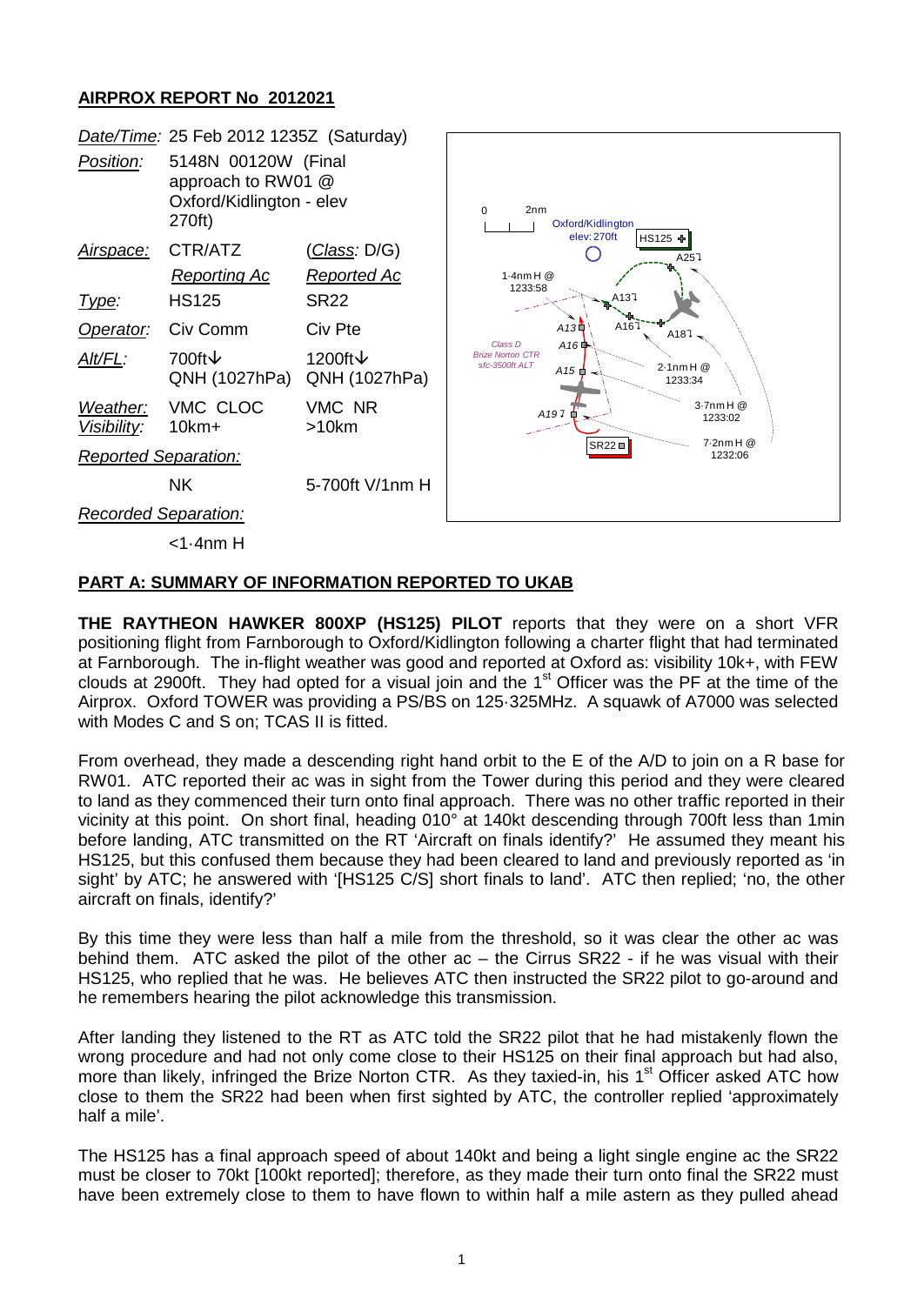onto short final. TCAS gave them no warning - neither a TA nor RA was enunciated. Neither he nor his colleague saw the SR22 during the period of the Airprox and he assessed the Risk as 'medium'.

He suggested that a radar installation at Oxford would have prevented this Airprox as ATC would have known the SR22 pilot was flying the wrong procedure as soon as he started. His ac is white with blue stripes; the HISLs, anti-collision bacon nav and landing lights were all on.

**THE CIRRUS SR22 PILOT** reports he was flying solo in VMC and in receipt of a BS from Oxford APP on 125·325MHz. His ac is coloured white; he did not report the status of his aeroplane's lighting.

He was descending on the ILS for RW19 when ATC called to advise of a RW change due to the surface wind backing. He misheard the instruction from the controller, which was for him to use the RW100 *(sic)* procedure, and changed his approach to that for the NDB procedure to RW01.

On final descent through 1200ft QNH (1027hPa) heading 010° at 100kt, bearing 190° from the OX NDB at 1·5 – 2nm DME, he saw a business jet – the HS125 - on final approach about 1nm ahead and 500-700ft below his aeroplane, so he immediately broke off the approach and turned R to avoid it. His TCAS did not activate and the controller also reported the HS125 ahead of his ac. Minimum separation was 1nm horizontally and 500-700ft below his ac; he assessed the Risk as 'low'.

**THE OXFORD COMBINED AERODROME AND APPROACH CONTROLLER (APP)** reports that the ADC position was bandboxed with APP operating on 125·325MHz. The SR22 pilot was booked in for 2 ILS training approaches on RW19. After the 1st approach the RW in use was changed to RW01 and the SR22 pilot elected to continue training by flying the NDB 100 Procedure and circling to land on RW01. She checked that the pilot had the correct approach plates to which he replied 'affirm'. After 8min in the hold she cleared the SR22 for the NDB 100 Procedure, again emphasising the circle to land on RW01. When the SR22 pilot reported 'beacon outbound' the DF indication was to the N of the OX. Meanwhile, the HS125 crew called SE of the A/D requesting a VFR R base-leg join for RW01; she approved the R base-leg join for the HS125 and the ac continued inbound towards the A/D. The SR22 pilot reported 'base turn complete' and was instructed to report at 4 DME; the pilot's intentions were obtained, which was a missed approach and depart the area. Missed approach instructions were issued to the SR22 pilot, which involved the ac flying overhead the A/D W to E and departing to the E, which was acknowledged. When the HS125 crew reported on right-base for RW01, she cleared the flight to land and was awaiting the 4DME report from the SR22 pilot, which she believed was on the FAT of 100° as per the procedure.

As she watched the HS125 on final for RW01 an ac was observed about half a mile behind it, which by checking the DF and pilot report she established was the SR22. A 4DME report had not been passed by the SR22 pilot, who had flown the wrong procedure and flown the NDB RW01 procedure not the 100° procedure for which they had been cleared.

The SR22 was sent around immediately and TI was passed. The HS125 crew continued inbound for a normal landing; no TCAS RA or TA was reported. The SR22 went around and she advised the pilot that he had flown the incorrect procedure. The SR22 pilot departed to the E and changed frequency to Denham at 1239 upon leaving the ATZ. She contacted Brize Norton to advise them that the SR22 crew had flown the RW01 NDB Procedure by mistake (Oxford ATC is required to obtain permission from Brize Norton ATC to clear ac for this procedure as it infringes the Brize Norton CTR). Brize Norton reported they had no traffic to affect the ac on this occasion.

UKAB Note (1): The UK AIP at AD 2-EGTK-1-5 promulgates the Oxford/Kidlington ATZ as a circle radius 2nm centred on the midpoint of RW01/19, extending from the surface to 2000ft above the aerodrome elevation of 270ft and active in Winter, daily, from 0630 – 2230.

**ATSI** reports that the Airprox occurred about 1.9nm SSW of Oxford Airport on final approach to RW01 at the boundary of the Oxford ATZ; the HS125 was inside the ATZ and the SR22 just exiting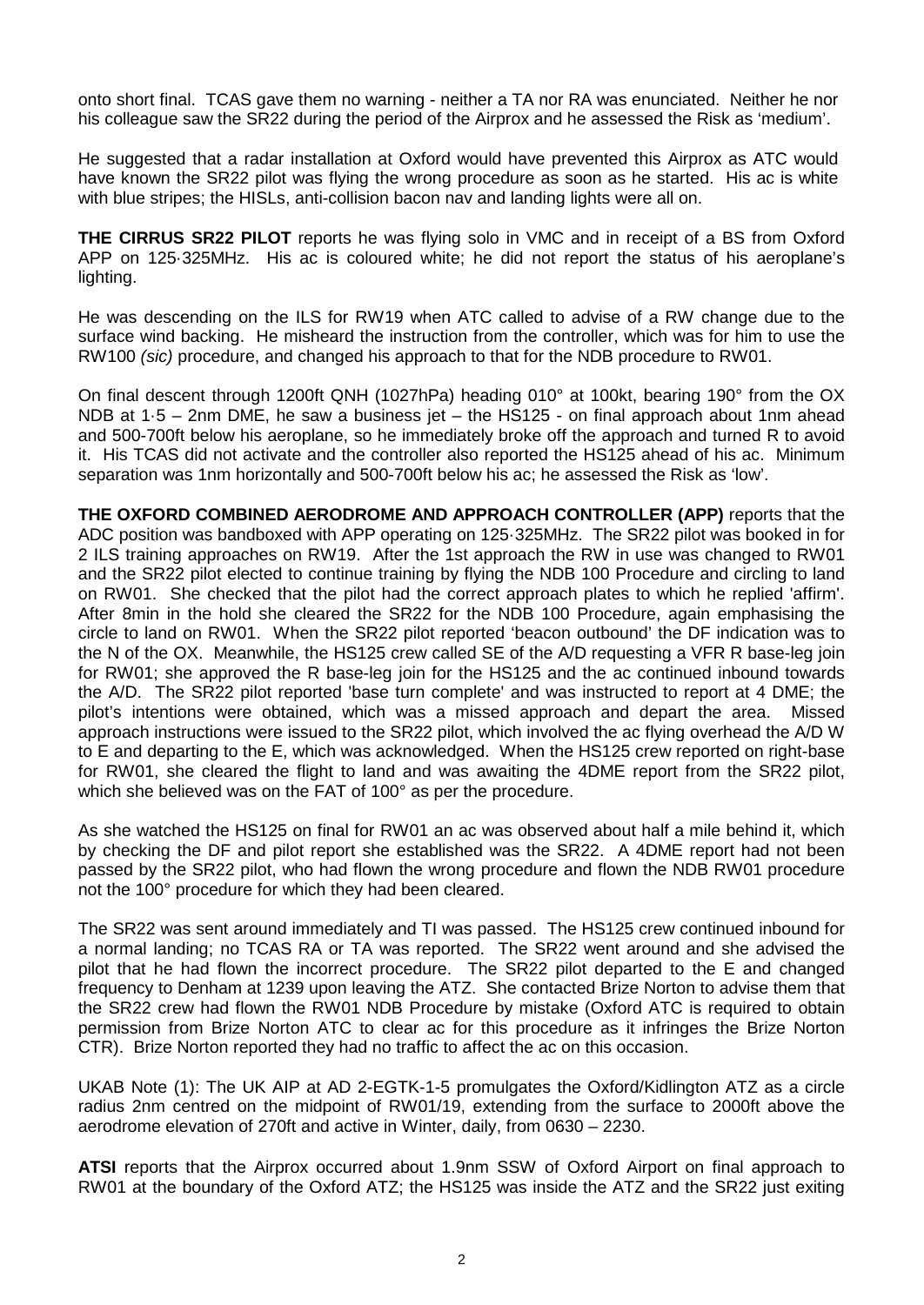the Brize Norton CTR. The HS125 was inbound VFR to RW01 on a positioning flight from Farnborough and in receipt of a BS from Oxford APPROACH. The SR22 was inbound IFR from Denham for training, having pre-booked two ILS approaches for RW19. After the SR22 completed the first hold and ILS for RW19, the runway in use changed to RW01. On the second approach the SR22 was cleared for the NDB (L) DME100 hold and approach to the A/D, which required the SR22 to extend the hold to the W, letting down in the procedure. The SR22 was in receipt of a PS.

There are two holds at the Oxford NDB (OX):

a) A one-minute racetrack pattern approaching the NDB (L) OX on a track of 100°(M) turning L at the 'OX', used for the NDB (L) DME 100° and the NDB (L) DME RW01 approach.

b) A one-minute racetrack pattern approaching NDB (L) OX on a track of 339°M, turning right at the 'OX', used for the NDB (L) DME RWY 19 and the ILS/DME/NDB (L) RWY 19 approach.

There are five published procedures at Oxford:

a) ILS/DME/NDB(L) RW19. b) LLZ/DME/NDB(L) RW19. c) NDB(L)DME RW19. d) NDB(L)DME 100° to Aerodrome. e) NDB(L)DME RW01.

The Oxford Manual of Air Traffic Services, Part 2, Page 4-7, states that: 'when any runway other than RW19 is in use, the active procedure will be the NDB (L) DME 100°.

The AIP entry for the NDB(L)DME RW01 procedure requires the permission of Brize RADAR as it transits their CTR. The AIP page (10 Mar 11) AD 2-EGTK-8-1, Instrument Approach Chart states that the 'procedure is not available for training'.

The Oxford controller reported operating a combined Aerodrome and Approach service, without the aid of surveillance equipment. Workload was considered to be medium/heavy.

The Unofficial Oxford weather for 1210Z: 30008KT 9999 BKN027 10/03 Q1027 The Brize Norton METAR for 1212Z: 32005KT 9999 SCT025 09/02 Q1027 BLU NOSIG=

At 1204:45, the SR22 was established in the hold waiting to commence the first of two ILS approaches for RW19. The controller informed the pilot that due to the wind, the runway was soon to be changed to RW01 and requested the pilot's intention after the ILS. The SR22 pilot replied, *"..after the ILS..can I do an NDB approach on runway 0-1."* The controller responded, *"you can do an NDB approach for the 1 hundred procedure it's the same as the 0-1 hold but it's procedure out to the west of the airfield just let me know you've got the correct plates for that."* The pilot acknowledged, *"..affirm I have the correct plates so..you would I will do a..NDB approach for..0-1."* The controller responded, *"Affirm I'm happy for you to fly the first ILS but..I may have to break you off early and send you into the visual pattern just let me know your intentions."* At 1206:25, the controller broadcast the runway change with RW01 in use.

At 1211:21, the controller asked the SR22 pilot if he was still in the hold. The SR22 pilot replied, *"..sorry negative..I'm just er localiser established apologies."*

At 1213:57, the SR22 pilot reported at 4 DME and the controller replied, *"if you break off to the left and then you can establish a climb to altitude 3 thousand 5 hundred feet back to the OSCAR XRAY and report entering the 1 Hundred Hold."* The pilot replied, *"..breaking off to the left climb to 3 thousand feet and then returning to Oscar report in the 1 Hundred Hold ????? ?????."* The controller corrected the level, "[SR22 C/S] *3 thousand 5 hundred please and how many holds do you require*." The pilot gave a correct readback and requested one hold.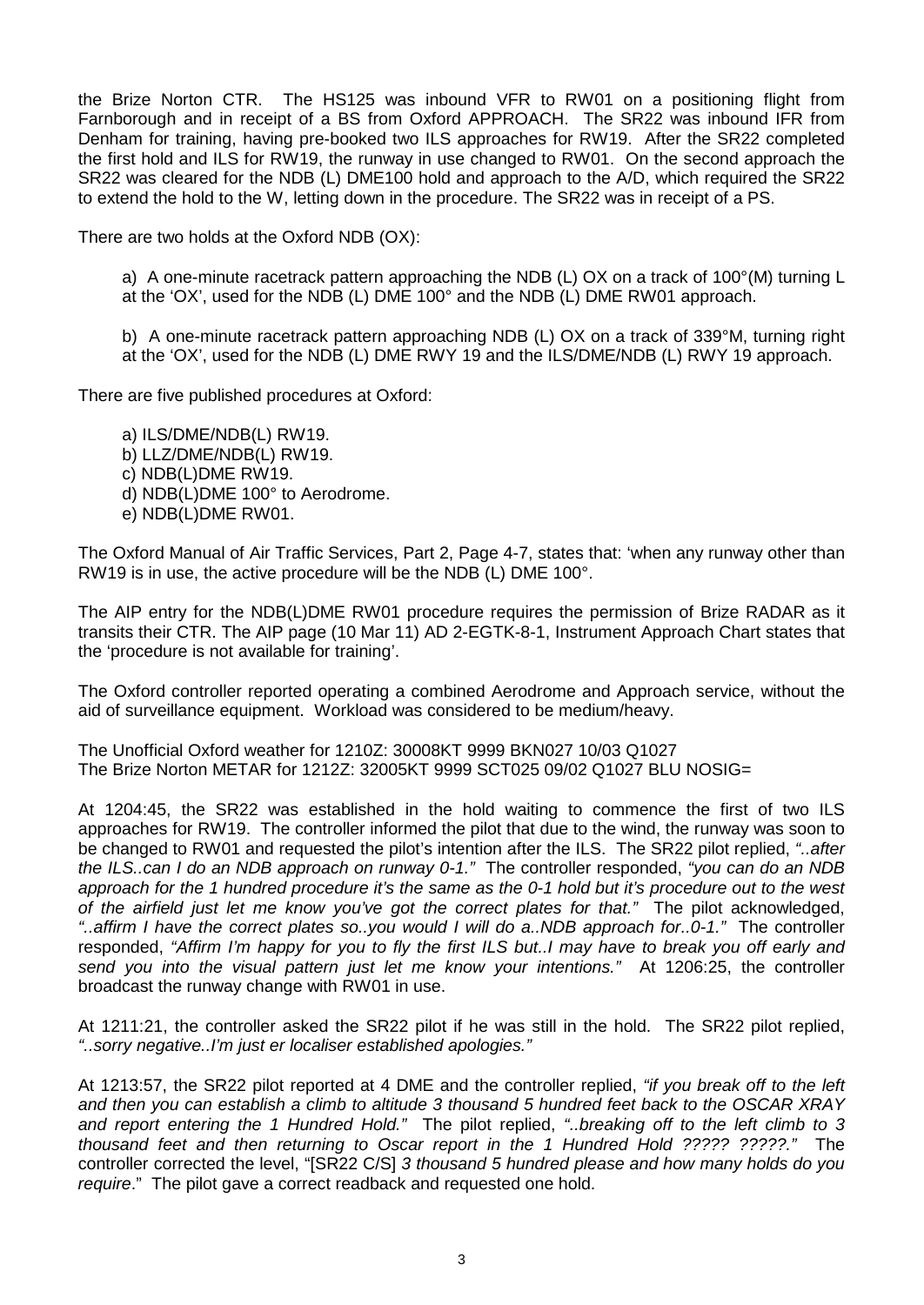At 1220:52, the controller asked if the SR22 had taken up the hold and the pilot responded, *"..just outbound to pick up the hold* [SR22C/S]*".* The pilot was instructed to report ready for the procedure. Recorded radar data shows the SR22 outbound and correctly positioned in the NDB (L) DME 100° hold. At 1225:34, the SR22 pilot reported ready for the procedure and the controller instructed the pilot to continue in the hold. At 1226:22, the controller gave the following clearance, "[SR22C/S] *cleared NDB Locator 1 Hundred procedure with a circle to land for Runway 0-1 report beacon outbound."* The pilot acknowledged, *"..cleared for the Locator Procedure for er the One Hundred report beacon outbound* [SR22C/S]*."*

At 1228:02, the SR22 pilot reported beacon outbound and shortly afterwards reported descending with the procedure. Recorded radar data shows the SR22 tracking eastbound from the 'OX' and that instead of making a L turn for the NDB (L) DME 100 procedure, the SR22 turned R for the NDB approach for RW01.

The SR22 pilot indicated that after the approach he required a low approach and return to Denham. The controller responded, *"*[SR22C/S] *roger be the low approach then off the 1 Hundred Procedure to fly low level over the airfield and track eastbound remaining clear of Weston on the Green and then a VFR departure to Denham."* The pilot replied, *"..low approach and then fly eastbound and..then departure to Denham* [SR22C/S]*."* The SR22 was instructed to report base turn complete.

At 1229:20, the HS125 crew contacted Oxford, reporting VFR inbound and requesting a visual join for RW01. The HS125 pilot was instructed to remain outside the Brize CTR routeing to the E and then R base for RW01. This was acknowledged by the HS125 pilot. Radar shows the HS125 descending to the E of the A/D.

At 1232:12, the SR22 pilot reported base turn complete and the controller replied, "[SR22C/S] *roger report..commencing the..go around on the 1 Hundred Procedure."* This was acknowledged correctly. Radar recording shows the SR22, S of the airfield on a 6.3nm final for RW01 and inside the Brize Norton CTR. The controller's expectation was that the SR22 would be approximately 6.5nm W of the airfield. At this point no TI had been provided to either the SR22 or HS125. At 1233:22, the HS125 reported on right base and the controller issued a landing clearance with surface wind 310/07kt.

At 1234:18, radar shows the SR22 fading from radar, on a 2.5nm final for RW01, with the HS125 turning onto final 0.6nm ahead of the SR22. The HS125 also fades from radar. The indicated ground speed of the SR22 was 106kt and the HS125 as 126kt. The controller's written report indicated that an ac was sighted half a mile behind the HS125 and at 1234:44, the controller transmitted*, "Aircraft on final for 0-1 report yourself."* The controller believed that the SR22 was to the W of the airfield.

At 1234:50, the HS125 pilot reported short final and the SR22 pilot reported going around. The controller responded, "[SR22C/S] *the wrong procedure you were instructed to fly the 0 the 1 Hundred Procedure with a circle to land for 0-1."*

After the HS125 landed, the pilot reported that there wasn't a problem, he didn't have the other traffic on TCAS and having been cleared to land, continued the approach to land. The SR22 pilot returned to Denham VFR.

The SR22 pilot's written report stated that, *"I misheard the instruction (which was for me to use R/W 100) and changed my approach for R/W 01".* Brize Norton were advised of the incident and reported that they had no traffic to affect and that on this occasion there wasn't an issue.

The SR22 pilot had mistakenly carried out the NDB (L) DME *RW01 procedure*, instead of the NDB (L) DME *100° to Aerodrome procedure*. This resulted in the SR22 infringing the Brize Norton CTR and turning onto final for RW01, bringing it into conflict with the HS125.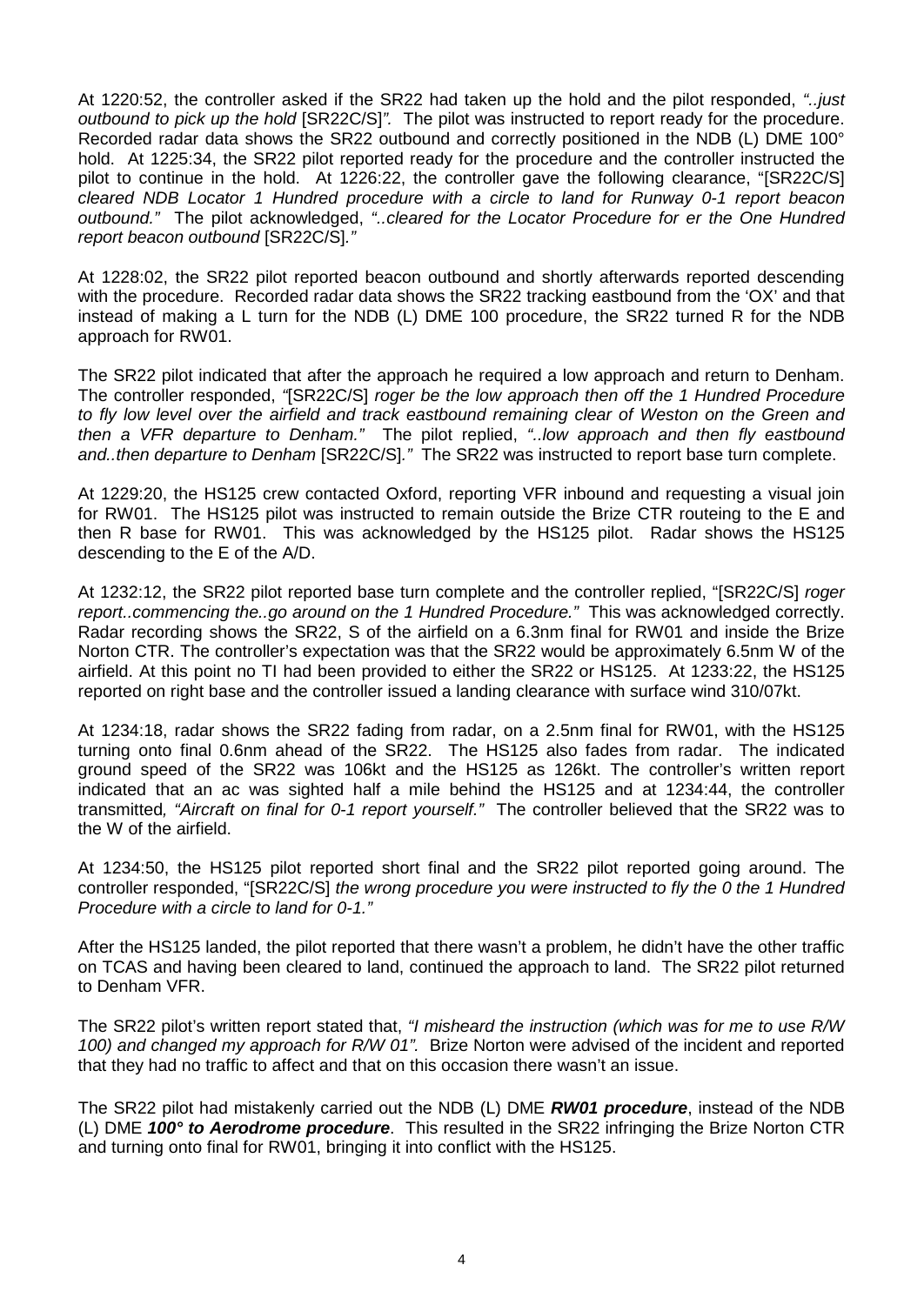It was not clear if the SR22 pilot was familiar with the NDB (L) DME 100° to Aerodrome procedure or fully understood that this was the procedure specified by ATC. The SR22 pilot had pre-booked and planned for two ILS approaches.

When the controller explained the runway change the following RT exchange occurred:

SR22 pilot: *"erm after the ILS erm can I do an NDB approach on runway 0-1."*

Controller: *"you can do an NDB approach for the 1 Hundred Procedure it's the same as the 0-1 hold but it's procedure out to the west of the airfield just let me know you've got the correct plates for that."*

SR22 pilot: *"Er affirm I have the correct plates so erm you would I will do a er NDB approach for er 0-1."*

The pilot's last response mentioned having the correct plates, but refers to the NDB approach for RW01. This was not challenged by the controller. However, when the SR22 pilot reported ready for the procedure, the controller gave the following clearance:

Controller: "[SR22C/S] *cleared NDB Locator 1 Hundred Procedure with a circle to land for Runway 0-1 report beacon outbound."* SR22 pilot: *"er cleared for the Locator Procedure for er the 1 Hundred report beacon outbound* "[SR22C/S].*"*

The controller used the term 'the 1 Hundred Procedure' on a number of occasions. The SR22 pilot's written report stated, *"I misheard the instruction (which was for me to use RW 100) and changed my approach for RW01".* The pilot's reference to runway 100 rather than the 100 procedure also indicated unfamiliarity with the procedures at Oxford.

The SR22 pilot had flight planned and prepared for two training ILS approaches on RW19. When the runway changed the pilot requested an NDB for RW01. It is considered that it was very likely that at this point the pilot believed he was to expect the NDB approach for RW01. When the pilot was subsequently cleared for the NDB Locator 1 Hundred procedure he may have been predisposed into thinking that the clearance was for the NDB approach to RW01.

The controller was not aware that the SR22 pilot had carried out the incorrect procedure and entered the Brize Norton CTR. No warning was received from Brize Norton who subsequently reported that they did not have any conflicting traffic.

The controller had an expectation that the SR22 pilot would be letting down and approaching the airfield from the W. The SR22 pilot reported base turn complete (normally 6.5nm W), whilst the HS125 was joining on R base for RW01 from the SE. The controller did not believe at that point that a confliction existed.

CAP774 Procedural Service, Chapter 4, Page 5, Paragraph 5, states:

'The controller shall provide traffic information, if it is considered that a confliction may exist, on aircraft being provided with a Basic Service and those where traffic information has been passed by another ATS unit; however, there is no requirement for deconfliction advice to be passed, and the pilot is wholly responsible for collision avoidance. The controller may, subject to workload, also provide traffic information on other aircraft participating in the Procedural Service, in order to improve the pilot's situational awareness.'

The Airprox occurred when the SR22 pilot was cleared for the Oxford NDB (L) DME 100° to Aerodrome procedure and mistakenly flew the NDB (L) DME RW01 procedure. This resulted in the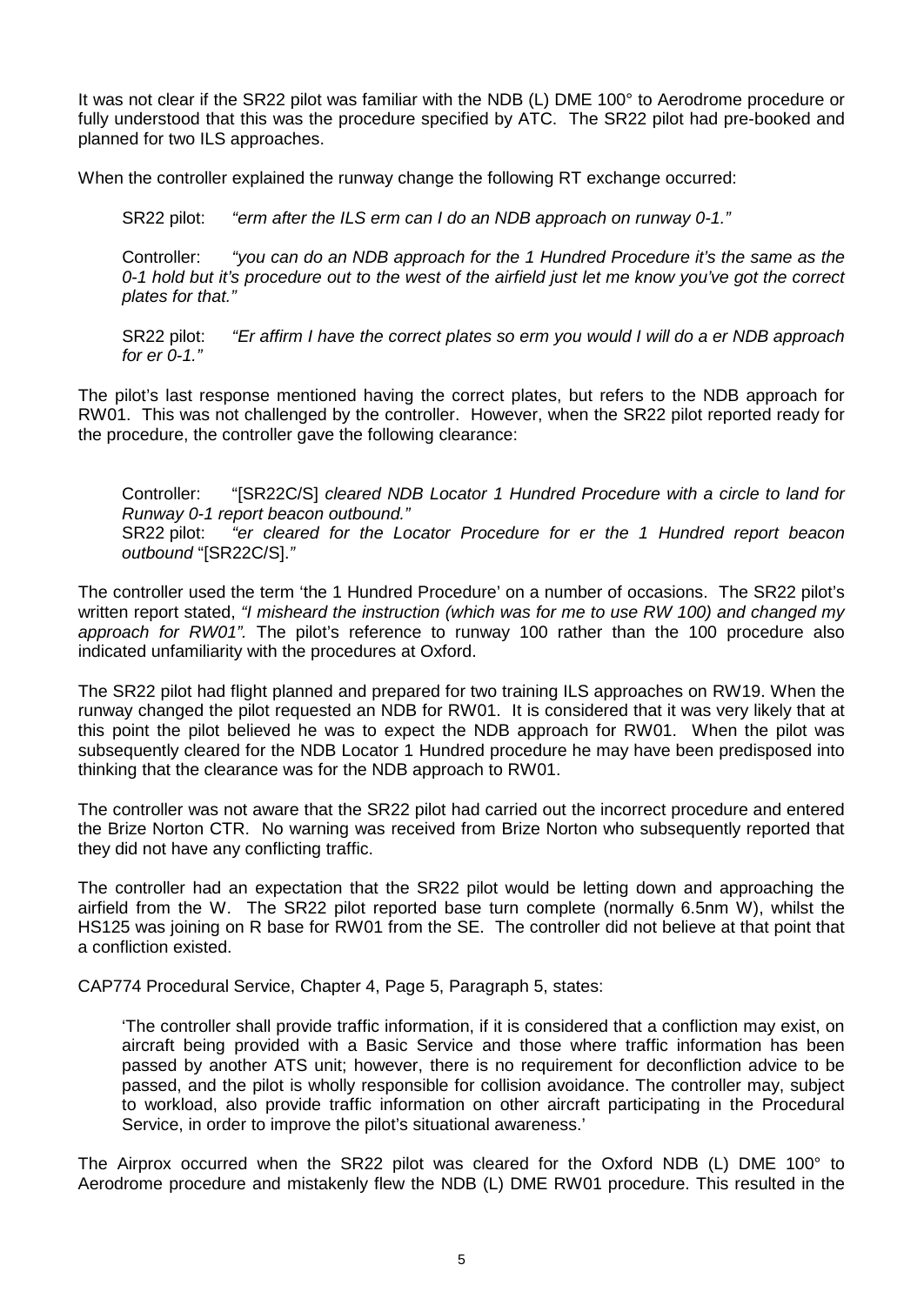SR22 incorrectly turning onto final approach for RW01 into conflict with the HS125, which was also turning onto final for RW01.

A number of factors were considered to be contributory:

The pilot had prepared for two training approaches using the ILS for RW19 and may not have been fully prepared for the short notice change of runway.

The pilot misunderstood and may not have been familiar with the Oxford NDB 100 procedure referring in his written report, to an approach for RW100.

The SR22 pilot had requested and was likely predisposed into thinking that he was cleared for NDB approach for RW01.

The controller missed the opportunity to challenge the pilot's initial misunderstanding that he had the 'correct plates' and would do an NDB approach for RW01. However the pilot was subsequently given a specific clearance for the "..*NDB Locator 1 Hundred procedure.."* and the controller used the term *"..1 Hundred procedure.."* a number of times.

## **PART B: SUMMARY OF THE BOARD'S DISCUSSIONS**

Information available included reports from the pilots of both ac, transcripts of the relevant RT frequency, radar video recordings and reports from the air traffic controller involved and appropriate ATC authority.

It was evident to the Board that this Airprox had stemmed from the SR22 pilot's incorrect selection of the appropriate approach procedure to use at Oxford following the RW change. However, it was unfortunate that APP had missed an opportunity to correct the SR22 pilot when the pilot advised that, *"..I have the correct plates so..I will do a..NDB approach for..0-1".* Nevertheless, the subsequent clearance issued by APP for the NDB (L) 100° to A/D procedure albeit that it was issued as, "..*cleared NDB Locator 1 Hundred Procedure with a circle to land for Runway 0-1.."* should have made it evident to the SR22 pilot the approach he was being cleared to fly by the controller. Undoubtedly the similarity in the nomenclature of the two procedures did not help and a pilot Member suggested that if the controller had emphasised that the NDB (L) DME RW01 procedure was not available to the SR22 pilot, for example, it might have given him a clearer understanding of what approach he was being cleared to fly. It seems the SR22 pilot did not appreciate that training NDB approaches are not permitted on RW01 and a GA pilot Member suggested that there was probably an element of unfamiliarity with the Oxford procedures here. However, the fact that the NDB (L) DME RW01 procedure is not available for training is clearly marked on the TAP chart. The GA pilot Member stressed that it was important to conduct thorough pre-flight planning when contemplating IFR training, so it seemed that the SR22 pilot might have been caught out by the RW change onto RW01 and had not briefed himself adequately on the specific detail of the Oxford procedures when the other RW was in use.

Controller Members noted that the APP controller had not mentioned the use of VDF; this often under-rated aid is very useful in the procedural environment and could have highlighted to the controller that the SR22 pilot was approaching the A/D from the S and not the W when he reported base turn complete. A controller Member emphasised the importance of accurate DME calls from pilots during procedural approaches as these are the only means the controller has of deducing at what stage the ac is on the approach and upon which any TI will be based. A pilot Member questioned why TI had not been passed to the HS125 crew about the SR22 earlier, but controller Members suggested that APP might normally ask for a 4 DME call from the SR22 pilot to gauge the position of the instrument approach against the HS125 on final. However, here APP had asked the SR22 pilot to advise when he was commencing his go-around, which was after APP recognised what had occurred. As it was, APP was unaware that the SR22 pilot was executing the wrong procedure and believed the SR22 pilot was to the W of the A/D, flying the NDB (L) DME 100° to Aerodrome